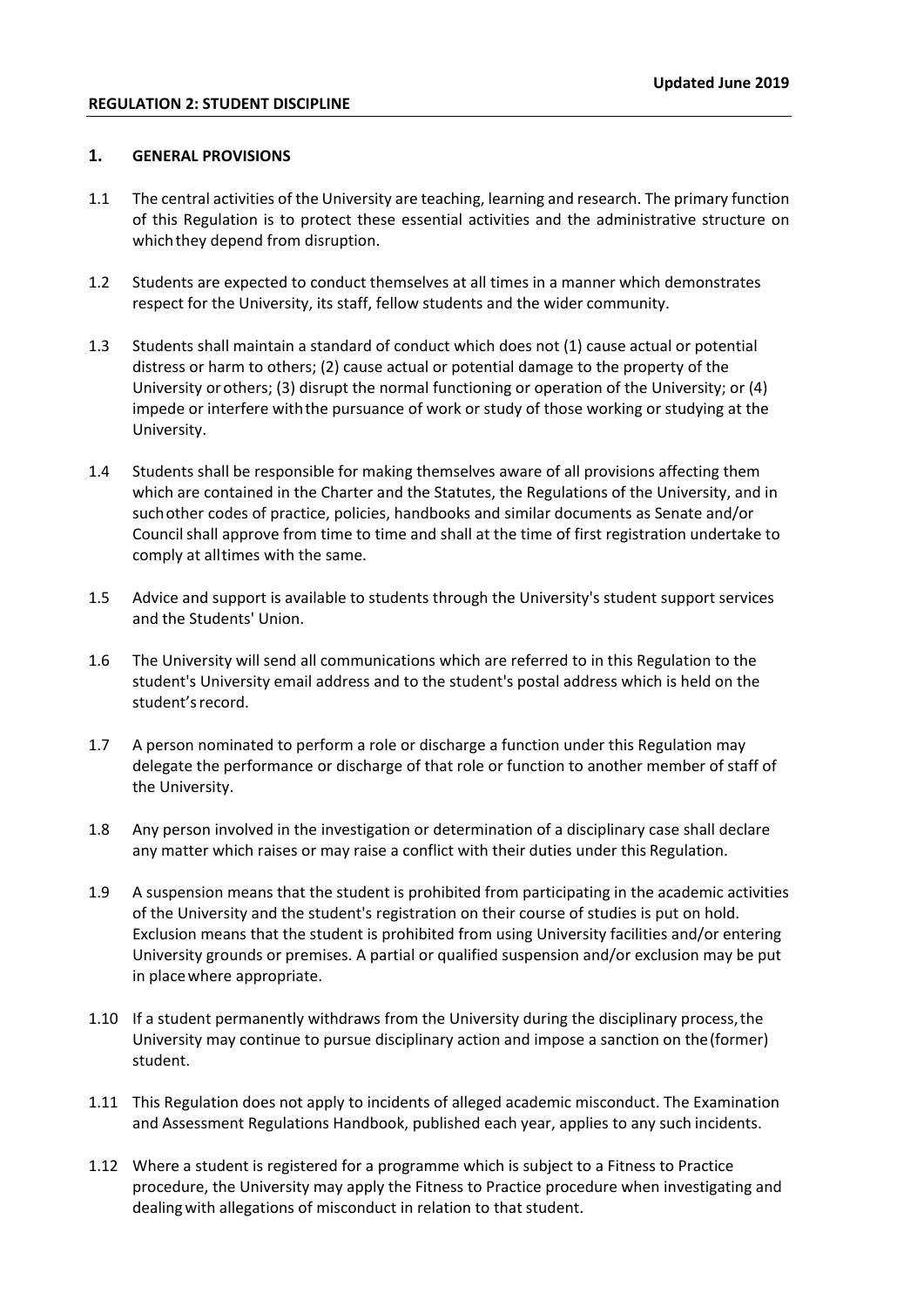1.13 Amendments or additions to this Regulation by Council shall (unless otherwise stipulated by Council) be of immediate effect.

# **2. REPORTING AN INCIDENT**

- 2.1 Where someone studying or working at the University observes or is informed of conduct by a student which may constitute disciplinary misconduct (the "Incident"), that person (or someone acting on that person's behalf) shall report such conduct to the Director for the Student Experience.
- 2.2 Incidents which occur outside the University or via a non-University mechanism (such associal media) may be dealt with under this Regulation.
- 2.3 The Director for the Student Experience may check the University records in orderto ascertain whether the student has committed any previous acts of disciplinary misconduct andmay provide that information to those involved in the disciplinary process if appropriate. The information may not be relied upon as evidence that the student has committed the alleged act of misconduct currently being considered under this Regulation but it may be taken into account when considering whether it is necessary to impose precautionary action, when considering which disciplinary routeto follow and when considering sanctions.

# **3. PRECAUTIONARY ACTION**

- 3.1 The Director for the Student Experience may impose immediate conditions on the student to ensure that a full and proper investigation can be carried out and/or to safeguard the student or others whilst the Incident is being considered under this Regulation. For example, a student may be required not to contact certain witnesses to the Incident. Those conditions willnot include the suspension or exclusion of a student.
- 3.2 The Director for the Student Experience will issue Guidance on the use of Precautionary Action, including the imposition of conditions, a student's ability to make representations about the Precautionary Action taken and the review of its use in any particular case.
- 3.3 If the nature of the Incident suggests that there may be a risk to the health, safety or wellbeing of the student or others, or if a student fails to abide by conditions that are imposed by the Director for the Student Experience under paragraph 3.1, the Vice-Chancellor may exercise their power under Regulation 7 to suspend and/or exclude the student for a specific period of time or until the conclusion of criminal proceedings or until the conclusion of disciplinary proceedings.
- 3.4 The imposition of conditions and/or a suspension or exclusion at this stage are precautionary in nature; they are not a penalty and do not indicate that the University has concluded that thestudent has committed a disciplinary offence.
- 3.5 The student will be given an opportunity to make representations to the Vice-Chancellor beforethe Vice-Chancellor considers whether to exercise their power to suspend and/or exclude a student as a precautionary action unless that is not possible or appropriate due to the urgent or sensitive nature of the matter.
- 3.6 If the student has had an opportunity to make representations to the Vice-Chancellor, a decisionto suspend and/or exclude the student as a precautionary action together with the reasons forthe decision and notification of the right to appeal will be communicated to the student in writing as soon as possible ("Suspension/Exclusion Notice").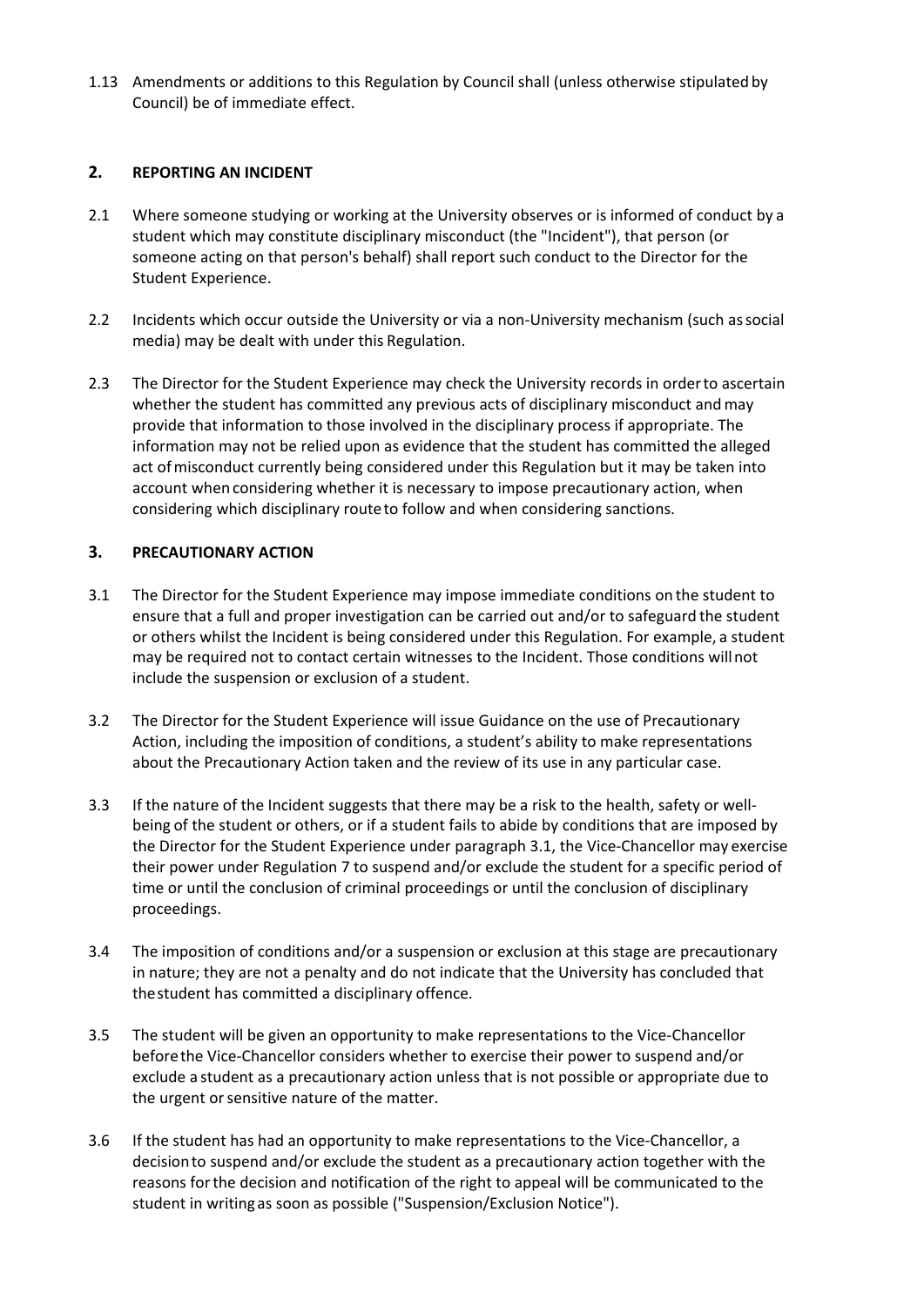- 3.7 If the student did not have an opportunity to make representations to the Vice-Chancellor before a decision to suspend and/or exclude him/her as a precautionary action was made, they will be given an opportunity to make representations as soon as possible thereafter. The student will be informed of the decision to suspend and/or exclude together with the reasons for the decision in writing and notified of the right to make representations as soon as possible ("Preliminary Suspension/Exclusion Notice"). The student may submit representations to the Director for the Student Experience within 5 working days of the date of the Preliminary Suspension/Exclusion Notice and the Vice-Chancellor will review their decision taking the representations into account. The student will be informed of the outcome of the review in writing as soon as possible. If the Vice-Chancellor decides to continue with or impose any new suspension and/or exclusion as a precautionary action following the review, the student will be provided witha Suspension/Exclusion Notice.
- 3.8 The precautionary suspension and/or exclusion will be reported to the next meetings of Senate and Council.
- 3.9 The Vice-Chancellor may delegate their powers of suspension and exclusion to the Provost or one of the Pro-Vice-Chancellors. Where the powers are delegated, the Vice- Chancellor shall receive a full written report of any decision to suspend and/or exclude a student and shall be kept informed of the matter.
- 3.10 The student may appeal against the Vice-Chancellor's decision to suspend and/or exclude them as a precautionary action by writing to the Director for the Student Experience within 5 working days of the date of the Suspension/Exclusion Notice setting out the reasons for the appeal. The student may not appeal if they have received a Preliminary Suspension/Exclusion Notice but have failed to submit representations to the Director for the Student Experience in accordance with paragraph 3.7 above.
- 3.11 The Chair of Council or the Vice-Chair of Council will consider the appeal and may:
	- 3.11.1 uphold the Vice-Chancellor's decision;
	- 3.11.2 change the scope of the precautionary suspension and/or exclusion (the scope may be increased or decreased); or
	- 3.11.3 remove the precautionary suspension and/or exclusion.
- 3.12 The Chair of Council/Vice-Chair of Council will inform the student in writing of their decision together with the reasons for that decision within 5 working days of receipt of the appeal.
- 3.13 The precautionary suspension and/or exclusion will be reviewed by the Vice-Chancellor within one month of the date of the latter of the Suspension/Exclusion Notice or the Preliminary Suspension/Exclusion Notice ("Initial Review") and then at regular intervals as determined by the Vice-Chancellor when undertaking the Initial Review.
- 3.14 The student may request that the Vice-Chancellor reviews the precautionary suspension and/or exclusion at any stage if there is a material change in circumstances. Such a request must besent in writing to the Director for the Student Experience. The request will be providedto the Vice-Chancellor who will review the precautionary suspension and/or exclusion.
- 3.15 At each review, the Vice-Chancellor may:
	- 3.15.1 maintain the precautionary suspension and/or exclusion;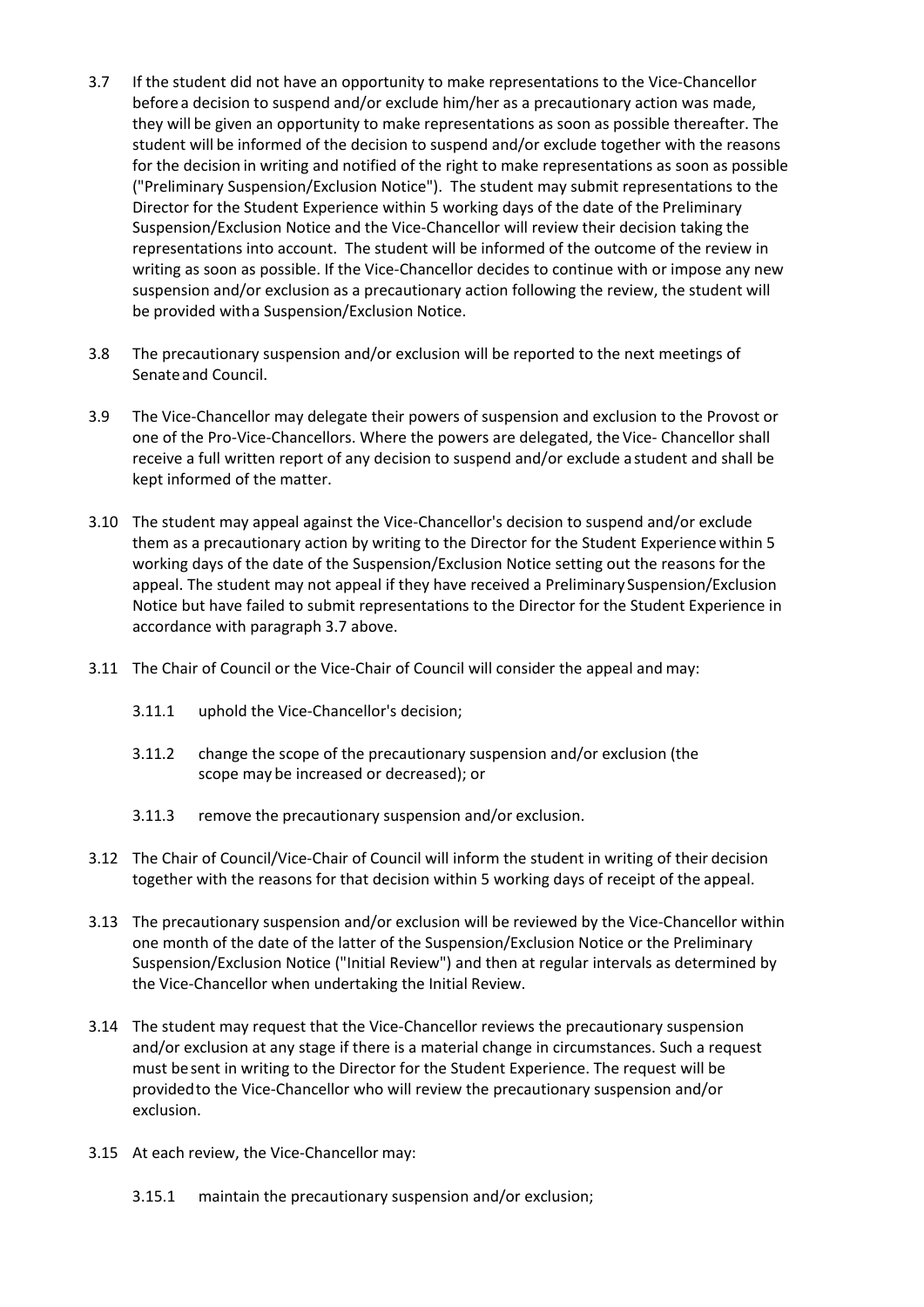- 3.15.2 change the scope of the precautionary suspension and/or exclusion (the scope may be increased or decreased); or
- 3.15.3 remove the precautionary suspension and/or exclusion.
- 3.16 The Vice-Chancellor will inform the student in writing of the outcome of the Initial Review and any subsequent reviews together with the reasons for their decision within 5 working days of the decision being made.

### **4 LEVELS OF MISCONDUCT**

- 4.1 There are three Levels of misconduct.
	- 4.1.1 Level 1 misconduct includes persistent disruptive behaviour, behaviour which causes a disturbance or nuisance to others, or behaviour which may negatively impact upon the health, safety and wellbeing of others.
	- 4.1.2 Level 2 misconduct includes threatening behaviour and bullying or harassment of staff or students. It also includes failure to comply with a sanction imposed for Level 1 misconduct.
	- 4.1.3 Level 3 misconduct is behaviour that is sufficiently serious to call into question the student's continued registration at the University. It also includes a failure to comply with sanctions imposed for Level 2 misconduct. The University reserves the right to report to the police alleged misconduct that could constitute a criminal offence under the law of England & Wales.
	- 4.1.4 The Director for the Student Experience will set out illustrative examples of Level 1, Level 2 and Level 3 misconduct in Guidance.

# **5. INVESTIGATING OFFICERS AND INVESTIGATION**

- 5.1 The three levels of misconduct will be investigated and determined in accordance with this Regulation.
	- 5.1.1 Level 1 misconduct will be investigated and determined within the School to which the student who is the subject of the misconduct allegations belongs or the Professional Services Division responsible for the area in which the alleged misconduct occurred. The Director for the Student Experience will agree with each Head of School or Professional Services Director the person or persons in each School or Division to whom all Level 1 misconduct matters concerning students shall be referred ("Level 1 Investigating Officers").
	- 5.1.2 Level 2 misconduct will be investigated and determined by an Investigating Officer appointed by the Director for the Student Experience ("Level 2 Investigating Officers").
	- 5.1.3 Level 3 misconduct will be investigated by an Investigating Officer appointed by the Director for the Student Experience ("Level 3 Investigating Officers"); but the allegations shall be determined by a Student Disciplinary Panel convened by or on behalf of the Director for the Student Experience for this purpose.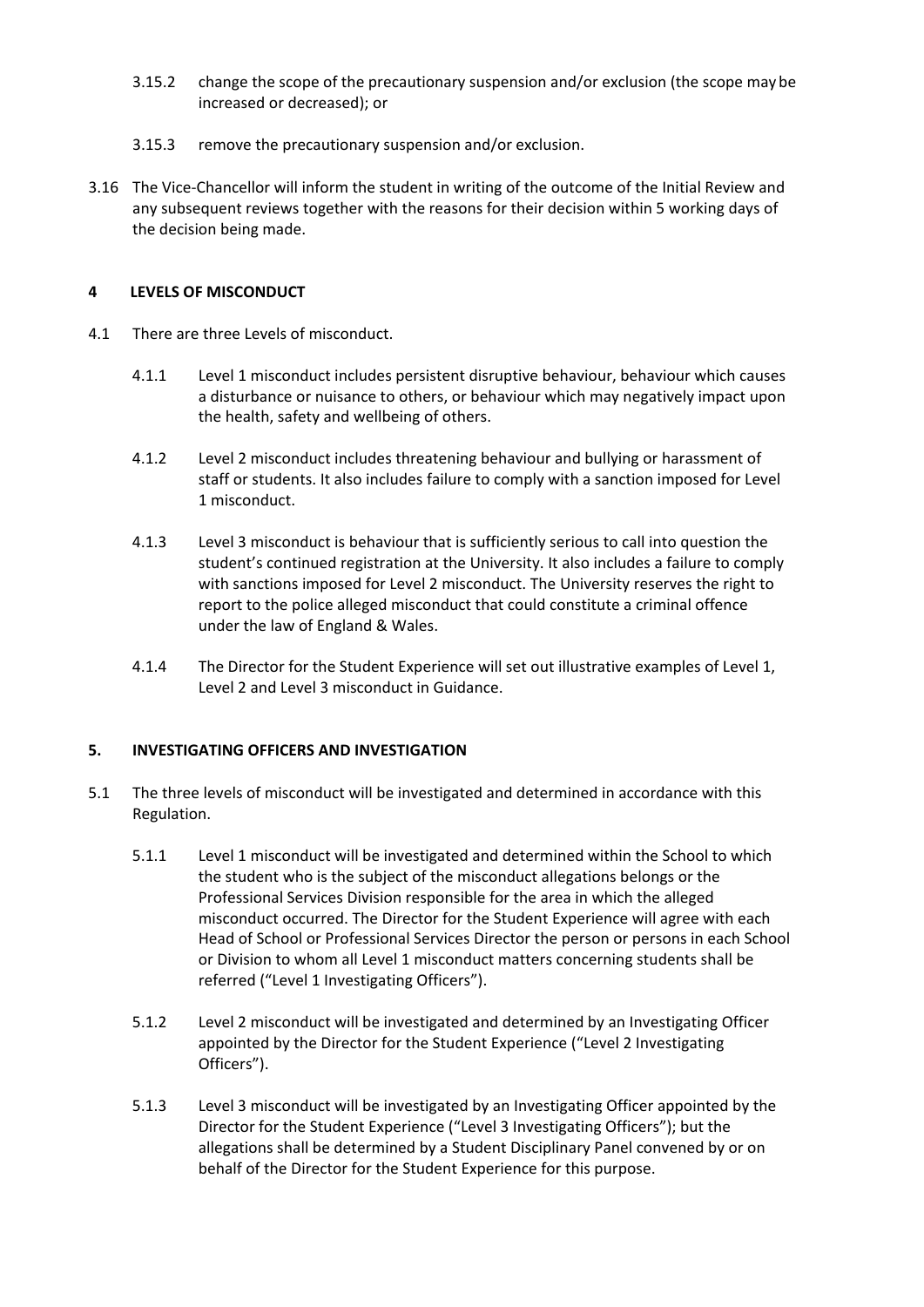- 5.1.4 The Director for the Student Experience will agree with the Vice-Chancellor which members of the academic and Professional Services staff may act as Level 2 or Level 3 Investigating Officers.
- 5.1.5 The Director for the Student Experience will agree with the Vice-Chancellor which members of the academic or Professional Services staff may be Student Disciplinary Panel members for the purposes of determining a Level 3 misconduct matter.
- 5.2 Within 10 days of receipt of the allegations of misconduct, the Investigating Officer will notify the student who is the subject of those allegations of the complaint. The Investigating Officer will explain to the student the steps to be taken under this Regulation.
- 5.3 The Investigating Officer will invite the student either to admit the alleged misconduct (and make any representations about the action that the University should take), or to deny the alleged misconduct.
- 5.4 Where the student has denied the allegations, the Investigating Officer may make whatever enquiries they believe to be necessary to investigate the allegations of misconduct, having regard to the principles of fairness to all parties.
- 5.5 The Investigating Officer will make a record of all evidence collected during the course of their investigation.
- 5.6 The Investigating Officer may at any stage of the investigation decide that the incident should be reclassified as a different Level of misconduct. In such circumstances the Investigating Officer will stop the investigation and refer the matter to the Director for the Student Experience so that a suitable Investigating Officer may be appointed and the appropriate procedure followed. The student under investigation must be notified of this change as soon as reasonably practicable.
- 5.7 The student under investigation is to be provided with a copy of the allegation and the evidence collected by the Investigating Officer, unless the Investigating Officer determines that part of that evidence should be withheld to safeguard the interests of another party, in which case the student must be provided with such summary of the withheld evidence that the Investigating Officer deems appropriate.
- 5.8 The student under investigation must be afforded reasonable opportunity to make representations about the allegations made against them, including time to provide evidence in support of their own case.
- 5.9 The Investigating Officer will record the student's representations and any evidence provided.
- 5.10 The student will be notified in writing as soon as reasonably practicable if there is any variation of the allegation/s at any stage of the investigation.

# **6. DETERMINATION OF ALLEGATIONS: LEVELS 1 & 2**

6.1 The student will be given an opportunity to meet with the Investigating Officer. The student may be accompanied by another student or a member of staff, but the student must make their own representations unless the Investigating Officer considers that there are good reasons to allow someone else to make representations on the student's behalf. Legal representation is not permitted at Level 1 or Level 2.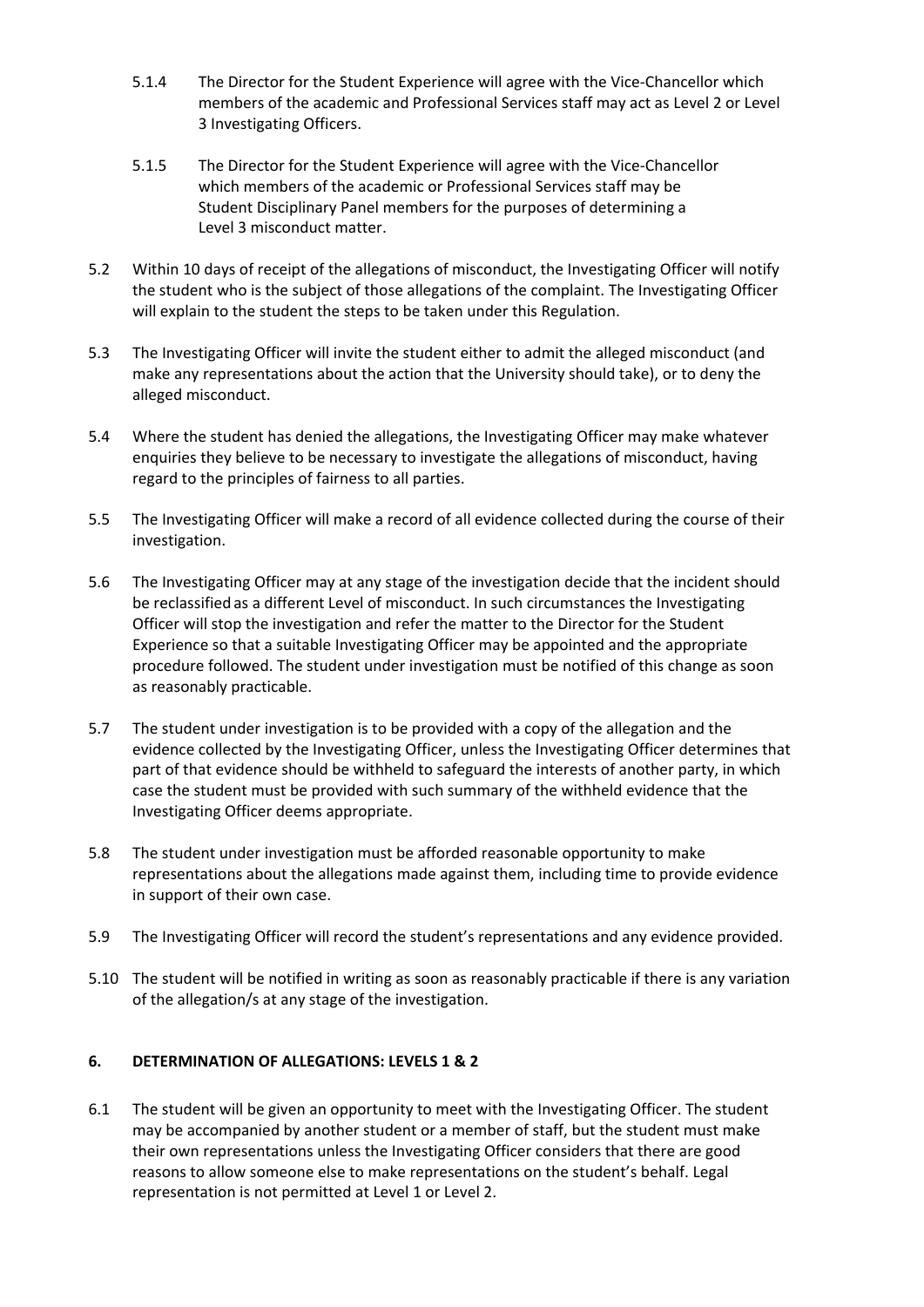- 6.2 If the alleged misconduct is admitted in full by the student, the Investigating Officer will determine whether it is appropriate to impose a sanction/s on the student and, if so, decide which sanction/s should be imposed.
- 6.3 If the alleged misconduct is not admitted by the student, the Investigating Officer willdecide if there is sufficient evidence to establish on the balance of probabilities (it is more likely than not) that misconduct has occurred and will determine whether it is appropriate to impose a sanction/s on the student and, if so, decide which sanction/s should be imposed.
- 6.4 The student will be notified in writing of the Investigating Officer's decision together with the reasons for the decision and of the right to appeal that decision within 10 working days ofthe decision being made ("Outcome Letter").

# **7. DETERMINATION OF ALLEGATIONS: LEVEL 3**

- 7.1 When the Investigating Officer has completed their investigation, the Director for the Student Experience will establish a Student Disciplinary Panel ("the Panel"), to determine the allegations.
- 7.2 Members of the Panel shall be selected from those members of staff approved pursuant to paragraph 5.1.5, and shall also include an elected full-time officer of the Students' Union (nominated by the President of the Students' Union).
- 7.3 The Director for the Student Experience will appoint a person to act as secretary to the Panel. The secretary will make a note of the hearing.
- 7.4 The Panel shall be convened and the student shall be notified inwriting of the arrangements for the Panel hearing not less than 10 working days before the dateof the hearing. The Panel shall meet within 28 days of referral or assoon as is reasonably practicable.
- 7.5 The University will endeavour to take account of a student's personal circumstancesin fixing a date and time for the Panel hearing. However a student will be expected to make themselves available to attend the hearing on any day and at any time at which they might reasonably have been expected to be in attendance at the University.
- 7.6 The Panel may proceed with the hearing and make a determinationin the absence of the student if it is satisfied that the student has been properly notified of the date and time of the hearing or in cases where criminal proceedings against the student do not allow the student to attend in person.
- 7.7 The Investigating Officer (or such other person who is appointed by the Director for the Student Experience), will present the case on behalf of the University (the "Presenter").
- 7.8 The student may be accompanied by one other person. The student must informthe Director for the Student Experience of the identity of any such personnot less than 5 working days before the hearing.
- 7.9 The student is expected to make their own representations to the Panel, unless the Panel determines that there are good reasons why another party should make representations on behalf of the student. A legal representative is not permitted to make representations on behalf of the student.
- 7.10 The student will be asked if they admit the allegations in full. If the allegations are admitted in full the Panel will consider the appropriate sanction to impose.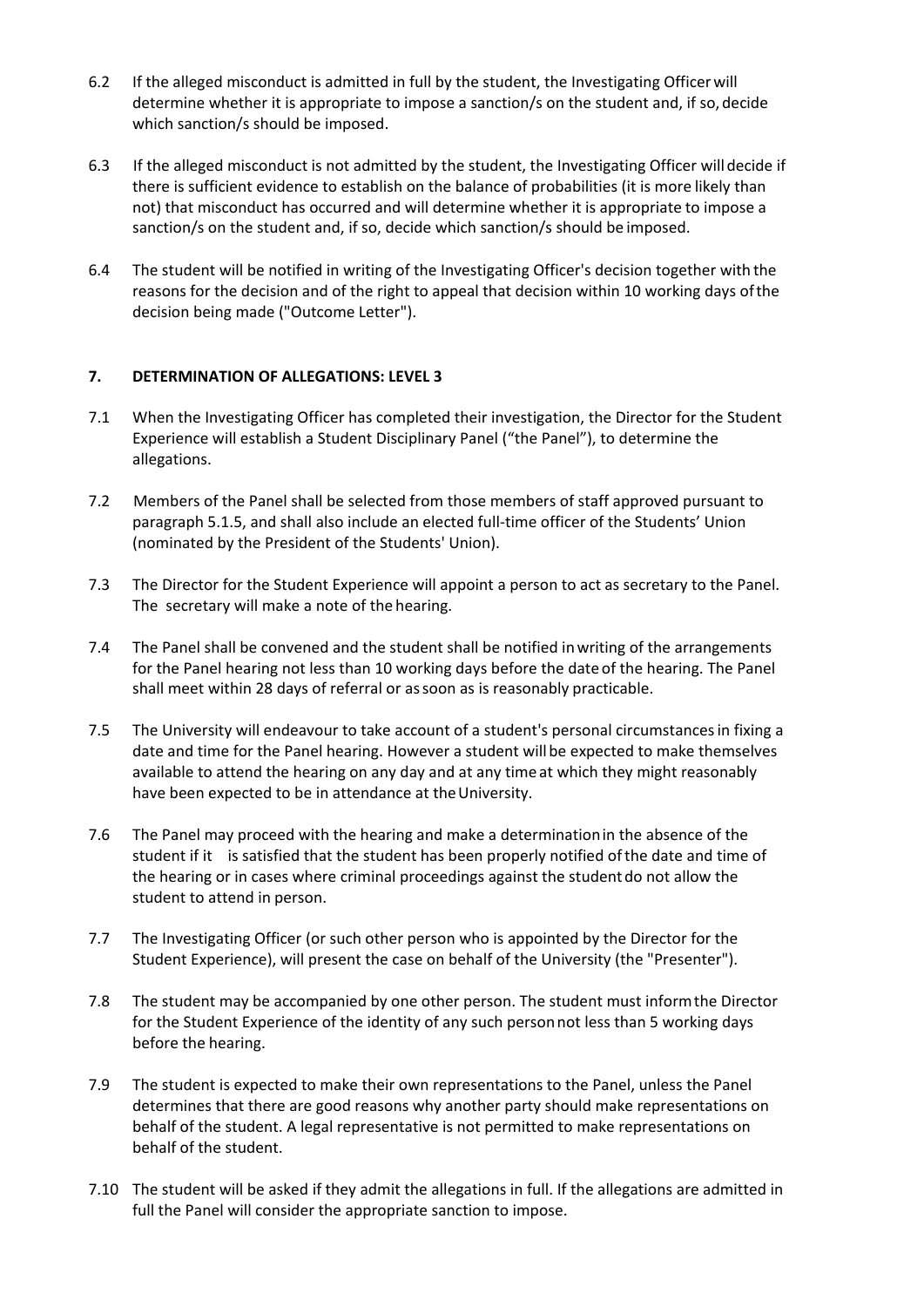- 7.11 If the allegation is not admitted in full, the Presenter will set out the allegation to the Panel and present the evidence that they have collected during the course of their investigation.
- 7.12 The Panel will give the student the opportunity to make representations and present their own evidence.
- 7.13 Neither the University nor the student may compel or put a witness under duress to provide a statement or attend the hearing.
- 7.14 The Panel may identify witnesses that it would like to hear from and/or documentation that it would like to see. If the Presenter and/or student have not arranged for those witnesses to attend the hearing and/or provided the required documentation then the Panel may ask one or both of the parties to provide certain information and/or evidence or may seek to obtain that information and/or evidence itself. Any additional information or evidence obtained by the Panel shall be disclosed to the student and the Presenter as soon as reasonably practicable.
- 7.15 The Chair of the Panel has the discretion to adjourn, postpone or halt a hearing.
- 7.16 The hearing shall be held in private.
- 7.17 Having heard all of the evidence and representations, the Panel will retire to deliberate.
- 7.18 The Panel must decide on the balance of probabilities (it is more likely than not), whether the student committed the alleged misconduct. If the Panel determines that all or part of the alleged misconduct was committed by the student, the Panel will consider the appropriate sanction to impose.
- 7.19 Within 10 days of the Panel hearing, the Secretary of the Panel will send an Outcome Letter to the student detailing the allegation, finding and any sanction imposed, together with information about the grounds upon which a decision may be appealed and the procedure to follow.

### **8. SANCTIONS**

- 8.1 The circumstances and context of each case will be taken into account when determining whether a sanction/s should be imposed and if so, which sanction/s should be imposed and, where relevant, the timeframe for compliance.
- 8.2 The following list provides examplesof sanctions which may be imposed singly or in combination by the Investigating Officer for Level 1 misconduct. The list is illustrative and is not exhaustive:-
	- 8.2.1 the provision of a formal written warning to the student setting out the consequences of any further acts of misconduct;
	- 8.2.2 a requirement for the student to make good, at their own expense, in whole or part, any damage caused by them whether alone or with others up to the value of £200;
	- 8.2.3 a fine up to £200 that may be suspended for up to one year;
	- 8.2.4 a written apology to any person or persons affected by the misconduct;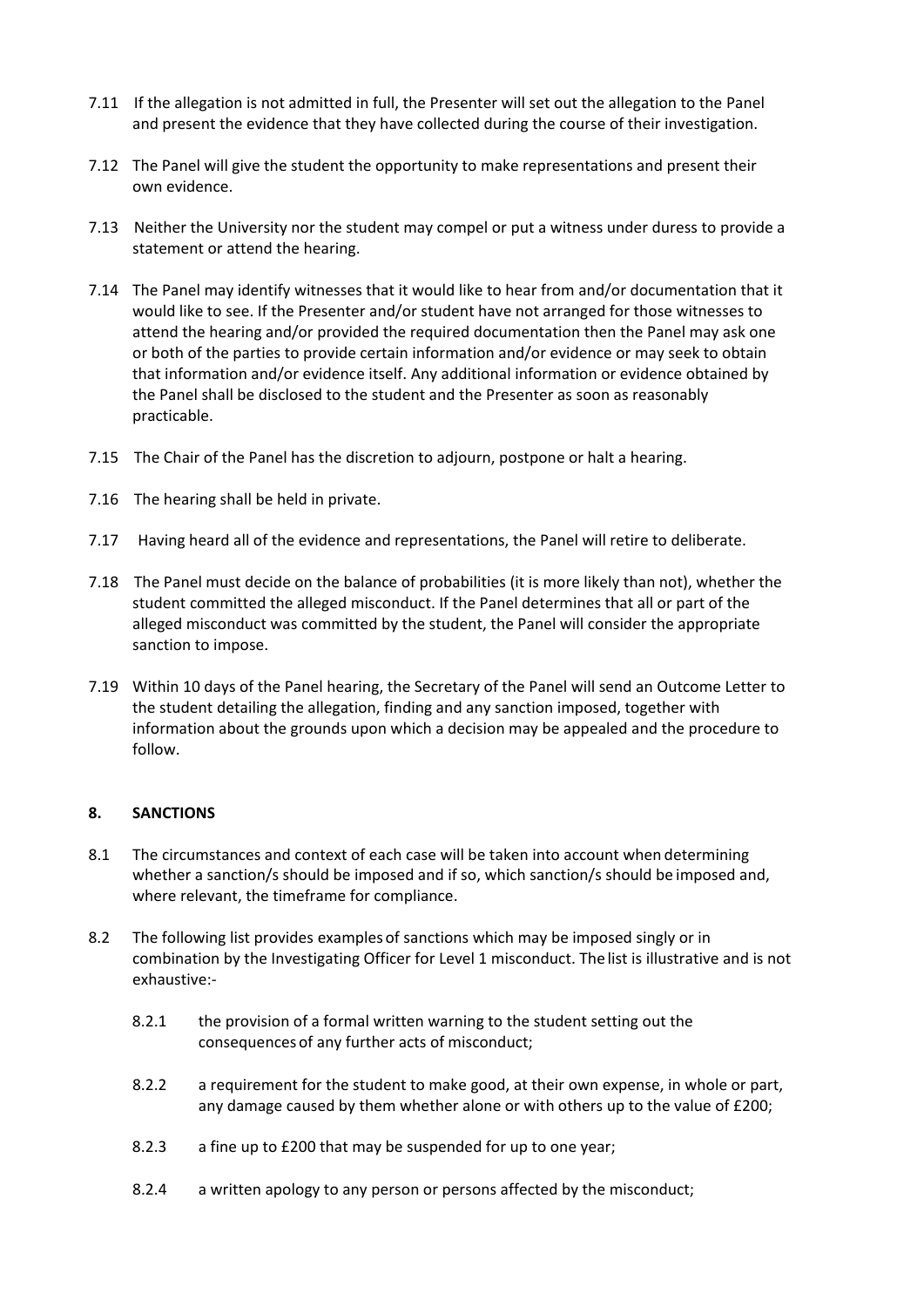- 8.2.5 compulsory attendance at an appropriate workshop, course and/or counselling sessions.
- 8.3 The Investigating Officer may take previous acts of misconduct by the student into account when determining which Level 1 sanction is most appropriate.
- 8.4 The following list provides examples of sanctions which may be imposed singly or in combination by the Investigating Officer for Level 2 misconduct. The list is illustrative and is not exhaustive:-
	- 8.4.1 any sanction available to an Investigating Officer at Level 1;
	- 8.4.2 a fine up to £1,000 that may be suspended for up to one year;
	- 8.4.3 a requirement for the student to make good at their own expense, in whole or in part, any damage caused by them whether alone or with others up to the value of £1,000;
	- 8.4.4 a ban from specific facilities or premises for a period up to the remaining duration of the student's expected registration at the University.
- 8.5 The Investigating Officer may take previous acts of misconduct by the student intoaccount when determining which Level 2 sanction is most appropriate.
- 8.6 The following list provides examples of sanctions which may be imposed singly or in combination by the Panel for Level 3 misconduct. The list is illustrative and is not exhaustive:-
	- 8.6.1 any of the sanctions available to an Investigating Officer at Level 2;
	- 8.6.2 a fine up to £2,000 that may be suspended for up to one year;
	- 8.6.3 a requirement for the student to make good at their own expense, in whole or in part, any damage caused by them whether alone or with others;
	- 8.6.4 suspension from the University for up to two years;
	- 8.6.5 expulsion from the University with immediate effect or which may be suspended for up to two years.
- 8.7 If the student fails to comply in whole or in part with any decision of the Panel, the noncompliance may be referred back to a Student Disciplinary Panel and may be treated as a further incident of misconduct. The Panel is entitled to change the sanction/s that had been imposed on the student in a further hearing.

#### **9. APPEAL**

- 9.1 The following are the only grounds of appeal which will be considered:
	- 9.1.1 that there was a material procedural irregularity which may have affected the outcome;
	- 9.1.2 that there is evidence which was not considered by the Investigating Officer or Panel whichmay have affected the outcome and which the student could not reasonably have been expected to have submitted at the time; or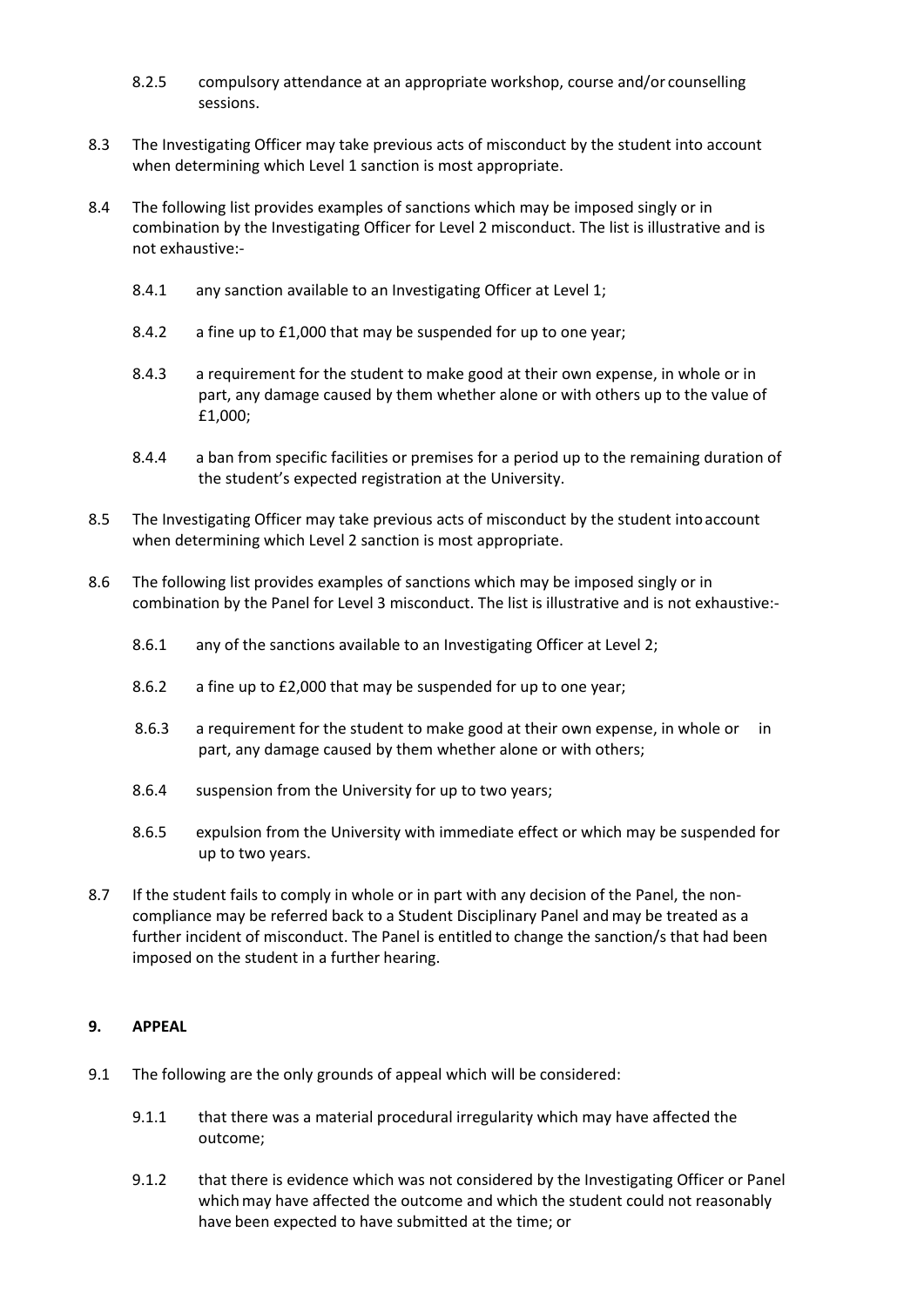9.1.3 that the decision is not one which, given the evidence, could be reasonably sustained.

### *Level 1 or Level 2 Appeal*

- 9.2 If the student wishes to appeal the decision of the Investigating Officer at Level 1 or 2 they must notify the Director for the Student Experience in writing within 10 working days of the date of the Outcome Letter and set out the grounds for the appeal.
- 9.3 The Investigating Officer shall be provided with a copy of the student's appeal and givenan opportunity to respond (which may include the provision of documents). A copy ofthe Investigating Officer's response (if any) will be provided to the student by the Director for the Student Experience.
- 9.4 The student's appeal and any response will be considered by a Pro-Vice-Chancellor and their decision will be based upon the papers. The Pro-Vice- Chancellor may:
	- 9.4.1 uphold the decision of the Investigating Officer; or
	- 9.4.2 set aside the decision of the Investigating Officer and substitute their own decision.
- 9.5 The Pro-Vice-Chancellor has the discretion to make a decision and / or impose a sanction which is more or less serious than that imposed by the Investigating Officer. The Pro-Vice- Chancellor's decision is final.
- 9.6 The student will be notified in writing of the Pro-Vice-Chancellor's decision together with the reasons for their decision within 5 working days of the decision being made.

# *Level 3 Appeal*

- 9.7 If the student wishes to appeal the decision of the Student Disciplinary Panel they must notify the Director for the Student Experience in writing within 10 working days of the date of written notification of the Panel's decision and set out the grounds for the appeal together with any supporting evidence.
- 9.8 A member of the University Executive Group ("UEG") who has not had any previous involvement with the case will review the appeal and decide if it has a real prospect of success or if there is some other compelling reason why the appeal should be considered. If the member of UEG decides that the appeal has areal prospect of success or that there is some other compelling reason why the appealshould be considered then it shall be referred to a Student Disciplinary Appeal Committee. Ifnot, then the decision of the Student Disciplinary Panel will stand. The student shall be notified in writing of the decision together with the reasons for the decision within 5 working daysof the decision being made.
- 9.9 The Student Disciplinary Appeal Committee shall consist of one member from each ofthe following three groups who has not previously been involved in the disciplinary process:
	- 9.9.1 the Chair of Council or the Vice-Chair of Council (as Chair);
	- 9.9.2 one senior member of staff (drawn from the Approved Persons List); and
	- 9.9.3 an elected full-time officer of the Students' Union (nominated by the President ofthe Students' Union).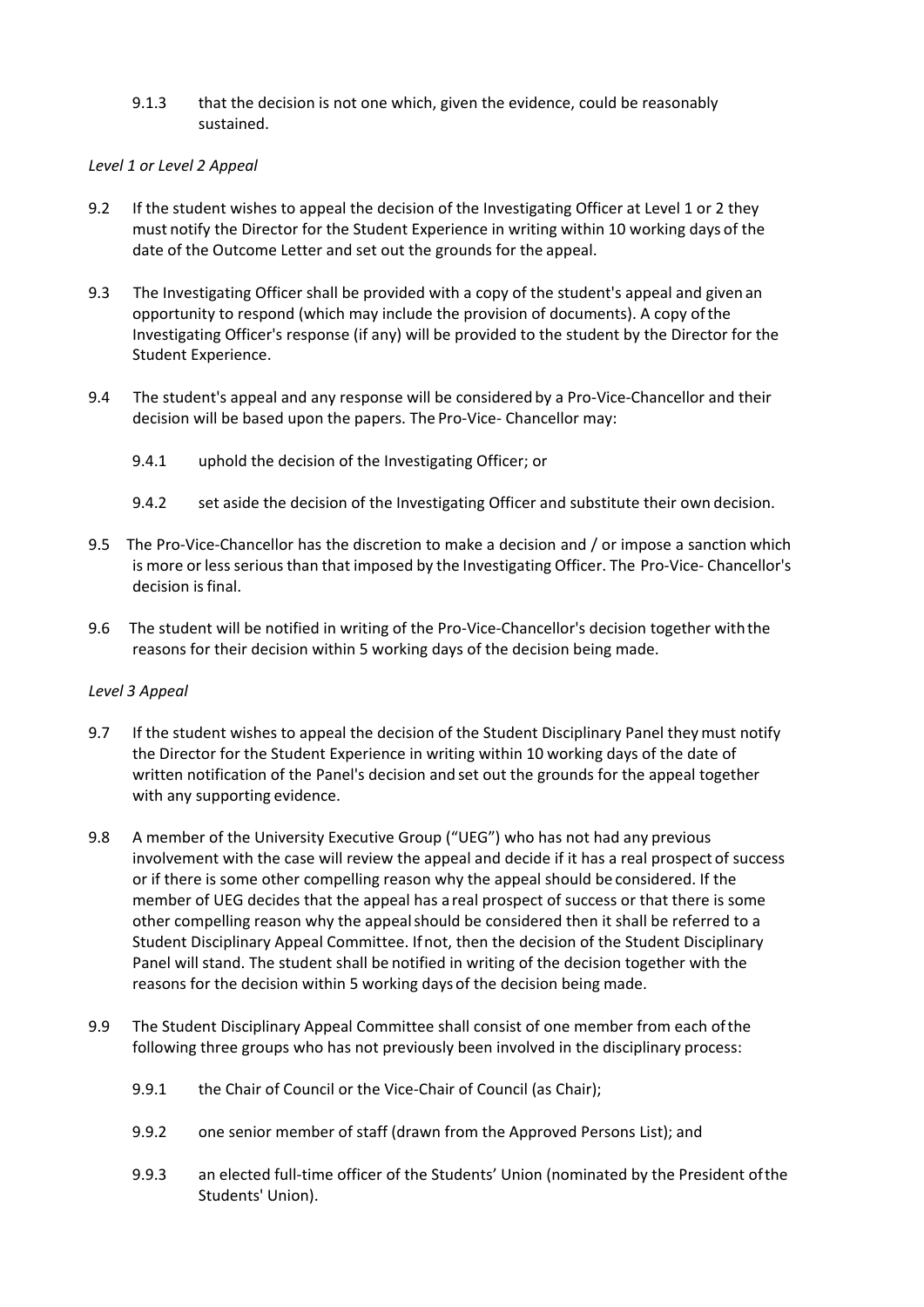- 9.10 The Director for the Student Experience will appoint a person to act as secretary to the Student Disciplinary Appeal Committee. The secretary will make a note of the meeting.
- 9.11 The Student Disciplinary Appeal Committee will meet within 28 days of the referral or as soon as is reasonably practicable.
- 9.12 The Presenter will be provided with a copy of the student's appeal and given an opportunity to respond (which may include the provision of documents).
- 9.13 Not less than 10 working days before the meeting of the Student Disciplinary Appeal Committee, the student will be provided with a copy of all documentation that the Presenter has submitted to the Student Disciplinary Appeal Committee.
- 9.14 Not less than 5 working days before the meeting of the Student Disciplinary Appeal Committee, the student will provide the Director for the Student Experience with a copy of any reply they wishes to make to the information and documentation provided by the Presenter.
- 9.15 Where the Chair deems that there are special circumstances which require a shorter or longer timescale than those set out in this paragraph 6.5, the Chair may vary thetimescales and explain the reasons for the variation to the student and the Presenter in writing assoon as reasonably practicable.
- 9.16 The Student Disciplinary Appeal Committee will usually carry out a review of the case based on the papers and will not re-hear the case. However, the Chair of the Student Disciplinary Appeal Committee has the discretion to re-hear the case if they decidesthat a re-hearing is appropriate. If so, the Chair will determine how the hearing shall be conducted.
- 9.17 Decisions of the Student Disciplinary Appeal Committee shall be reached by a simple majority vote of the members.
- 9.18 The Student Disciplinary Appeal Committee may:
	- 9.18.1 confirm, set aside or vary any finding of misconduct by the Student Disciplinary Panel; and / or
	- 9.18.2 confirm, set aside, increase, decrease or vary any sanction imposed by the Student Disciplinary Panel.
- 9.19 The decision of the Student Disciplinary Appeal Committee together with the reasonsfor the decision will usually be communicated in writing to the student and Presenter by the Student Disciplinary Appeal Committee within 10 working days of the meeting and the decision shall be final.

#### **10. CASES SUBJECT TO CRIMINAL INVESTIGATION**

- 10.1 Where a criminal investigation is being undertaken in relation to the Incident, the University may suspend the disciplinary process (at any stage) until the criminal investigation and any legal proceedings have been concluded.
- 10.2 Where the student has been convicted of a criminal offence, the University may take action under this Regulation and/or may refer the case to its Committee on Criminal Convictions. A convictionin a criminal court will be taken as conclusive evidence that the offence has occurred and no further investigation shall be required by the University. The focus of any